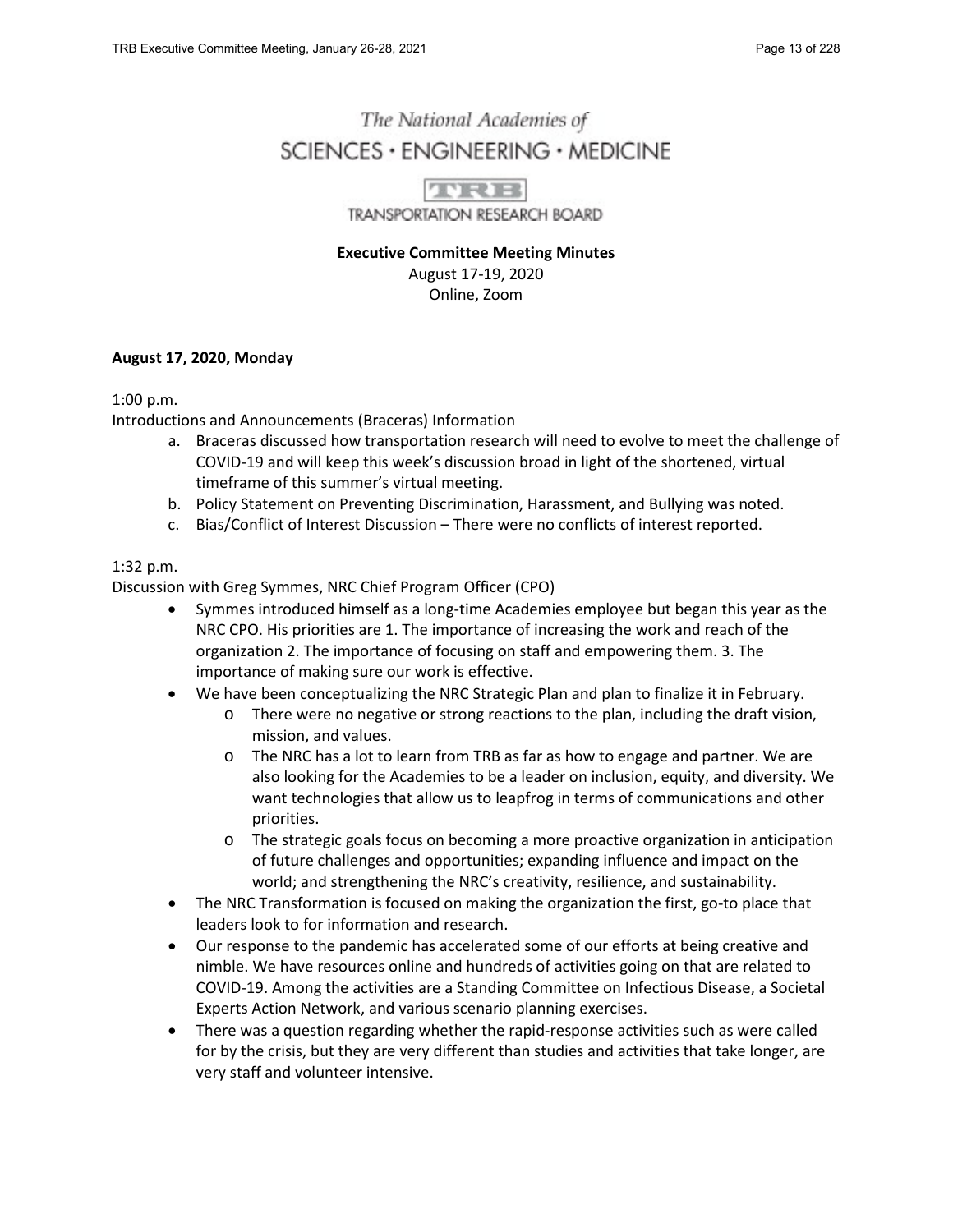#### 2:15 p.m.

Approval of January 15-16, 2020 Minutes (Braceras) Action

• The minutes were approved.

## 2:16 p.m.

TRB Division Committee Report (Hendrickson) Information

- a. Conference approvals were made.
- b. Monitoring diversity. The improvement is slow but positive on increasing diversity throughout TRB's volunteer communities.

# 2:22 p.m.

Executive Director's Report (Pedersen) Information

- TRB has obviously done a lot on COVID-19, and has carried on our activities very effectively while going virtual. We have had major communications efforts, identified research needs, record-breaking attendance for rapid response webinars, among other successes.
- We have really addressed equity issues since George Floyd's death, including leadership statements and blogs, committee work, Critical Issues updating, planning of a major equity conference, among other work.
- We anticipate 2020 spending to be about \$5 million less than in 2019.
- We have a major effort in converting the TRBAM to a virtual format for 2021.
- We had a staff survey and 93% positive responses on being proud to work for TRB and 92% that the mission is important to them.

## 2:30 p.m.

TRB Annual Meeting plan (Brach) Information

- TRBAM 2020 set a record for attendance, with more than 14,000 attendees for the first time in the conference's history.
- We are trying to make the 2021 virtual meeting as much like a regular in-person meeting as possible. Marcia McNutt will be featured as the Chair's Plenary Session. Dorval Carter of the Chicago Transit Authority will be the Deen Lecturer and may also speak in another plenary.
- Registration fees will be about half the usual cost and we want to do more work on our value proposition on why people should attend.
- There was a question about whether some portions of the conference could be free, and the answer is that some events (committee meetings, exhibits, and the career fair) will be free.

#### 2:42 p.m.

COVID-19-Related Transportation Issues

- Research Issues (Hedges) Information
	- o AASHTO allocated \$1 million in funding for COVID-19 research, TRB held a brainstorming session on research needs, and ICF Consulting was hired to compile and refine the needs and problem statements. 38 problem statements in seven categories were identified and submitted by ICF for review, including things like applying stress tests on transportation agencies, providing safe environments for transportation passengers, getting goods delivered in a pandemic, impacts on low-income households, and understanding factors that influence decisions to resume travel.
- Critical Issues Supplement (Godwin) Information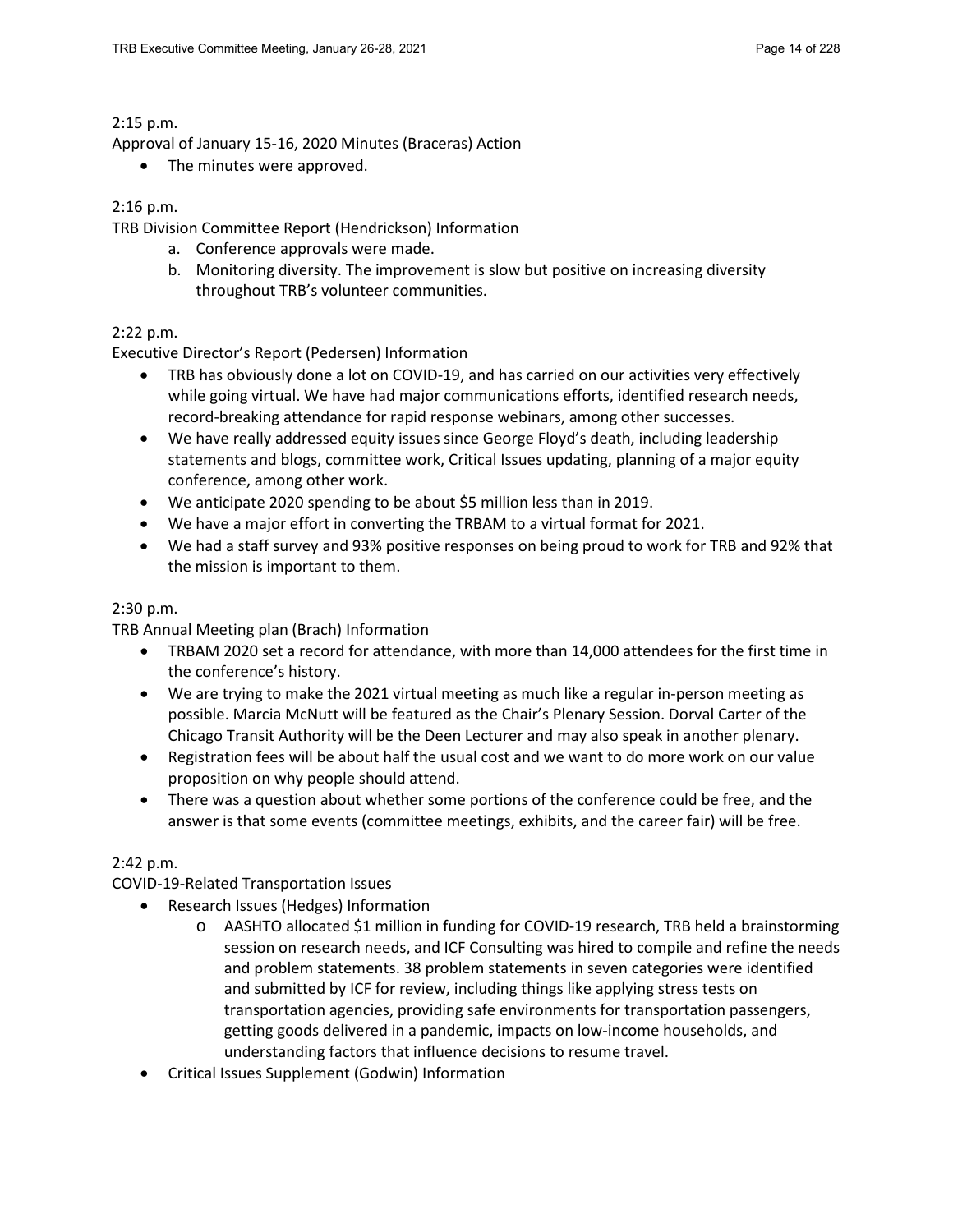- $\circ$  This supplement is part of the Executive Committee's function, to bring the research questions needed. One of the most important questions, it has been determined through discussions so far, is whether COVID-19 is a tipping point for many transportation trends already underway. Some of these areas include mode usage, energy and sustainability, resilience and security, safety and public health, equity, system performance and asset management, funding and finance, goods movement, institutional and workforce capacity, and research and innovation.
- January 2021 Policy Session (Houston) Information
	- o It is proposed that the topic be "Impacts of COVID-19 on Personal Mobility and Social Equity." Some of the questions include employee policies for teleworking, how much tolerance people have for using modes that have extensive personal interaction, how auto ownership will change, and what factors should be considered for supporting vulnerable communities.
- Discussion of Experiences and Issues (All) Discussion
	- o Nat Ford discussed Jacksonville's Tuk' n Ride service that helps with the first-mile-lastmile challenge and remains an important kind of planning service in a post-COVID world because of the intimacy, size, and open-air-ability of the vehicles.

3:40 p.m. Adjournment (Braceras)

# **August 18, 2020, Tuesday**

Policy Session on Urban Air Mobility

1 p.m.

Introduction (Shaheen) Information

• What roles could TRB have in researching UAM (Unmanned Aerial Systems and Urban Air Mobility)?

#### 1:05 p.m.

TRB UAM Activities Update (Keidel-Adams) Information

• TRB has a new Standing Committee, entitled New Users of Shared Airspace, to go along with several other relevant aviation standing committees. There were 14 papers reviewed on UAM at the 2020 TRBAM, compared to one paper in 2019. More than 130 participants attended a Sunday workshop at TRBAM 2020. ACRP also has two active projects dealing with UAM. It is a growing topic for research need.

#### 1:13 p.m.

UAM Presentations

• "Urban Air Mobility: History, Nuts and Bolts," by Adam Cohen, Univ. of California, Berkeley: A history of UAM from the 1950s to the present day was detailed. With COVID-19, a number of new uses for the aviation marketplace are being considered for drones, such as deliveries of medicine. There are still a number of hurdles to further implementation of UAM in action, such as legal, safety, equity, weather, noise, privacy, and infrastructure. A series of industry developments were also detailed, including how COVID-19 may reduce the ability for companies and others to focus on research and development as they focus more on their core objectives.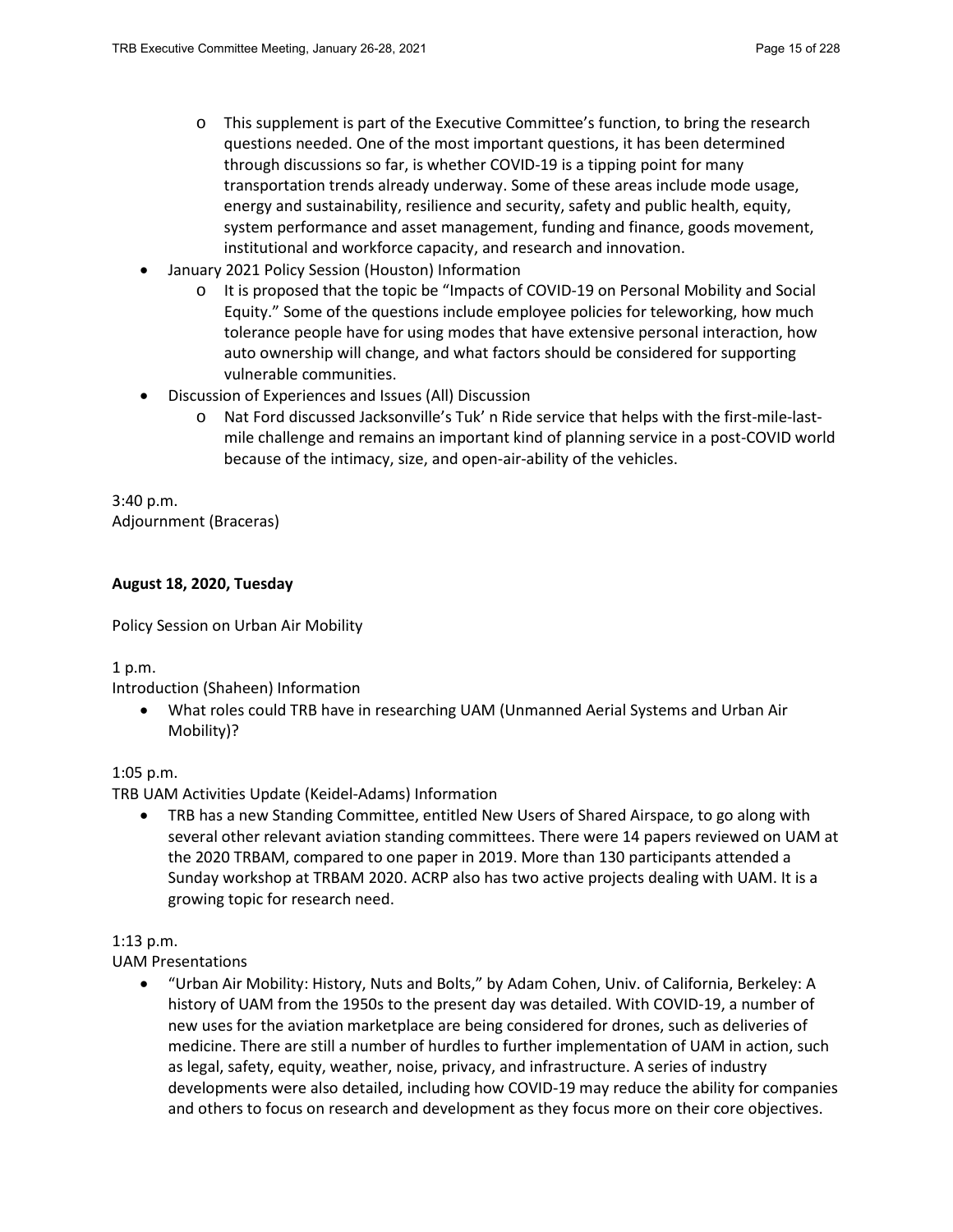- "Issues around Planning and implementation of UAM," by Yu Zhang, Univ. of South Florida: A report from the Tampa Bay region was detailed with regard to how many vertiports are needed to transition to an effective network of UAMs. There are plenty of policy questions, such as who should own and regulate the network, how should people use or share the network, and the road network can be used to understand the hierarchy of the airspace for UAMs.
- "NAS Study: Advancing Aerial Mobility: A National Blueprint," by Nicholas Lappos, Sikorsky: This report looks at a potential national vision for UAMs. An ultimate vision was developed and includes a number of key factors, including that it is safe, secure, shared for all, with a variety of types of vehicles, and environmentally responsible.

# 2 p.m.

Reactions (Davis Hackenberg, NASA) Information

• TRB could help across all these areas, and could really help NASA think about user systems and early-adopter areas, with Hawaii particularly coming to mind. Perhaps there's a national database that can begin to share best practices. Vertiport locations and the infrastructure, with zoning and all the issues involved, are especially important. Public acceptance is something that needs a national strategy, and it needs to be way bigger than anything that can be done by NASA. There is a lot that needs to change over the next decade in regards to drones and weather.

## 2:05 p.m.

Plenary Session Discussion (Shaheen) Discussion

- There were questions and comments about:
	- o Responsibilities
	- o Data and changing movement patterns and demand as a result of UAMs (induced demand will not be huge)
	- o A need for lots of real estate for drones at airports but they might not be early adopters
	- o Energy and environmental impacts (there is a lot of transitioning to electric sources)
	- o The movement of congestion from roads to the air
	- o The differences in issues and policies for freight UAMs vs. passenger UAMs
	- o What are the economic costs and benefits
	- o Will this air mobility further divide society and create local NIMBY behavior
	- o The importance of a multimodal understanding, which the TRB community brings in considering all perspectives
	- o The benefits for different socioeconomic groups
	- $\circ$  Top topics TRB could study, which include how UAMs could be publicized to the public and community acceptance, can toll road models work for UAM in terms of equity impacts, noise research.

#### 3:25 p.m.

Last Words (Alan Epstein of MIT) Information

• Decades ago, we thought we would be ready for UAMs by now. What can TRB do? Navigation and control issues have largely been solved, but someone needs to think through the response to the first time a UAV crashes into a building or something else. Innovations like this are gravely affected when something goes just a little wrong.

3:40 p.m. Adjournment (Shaheen)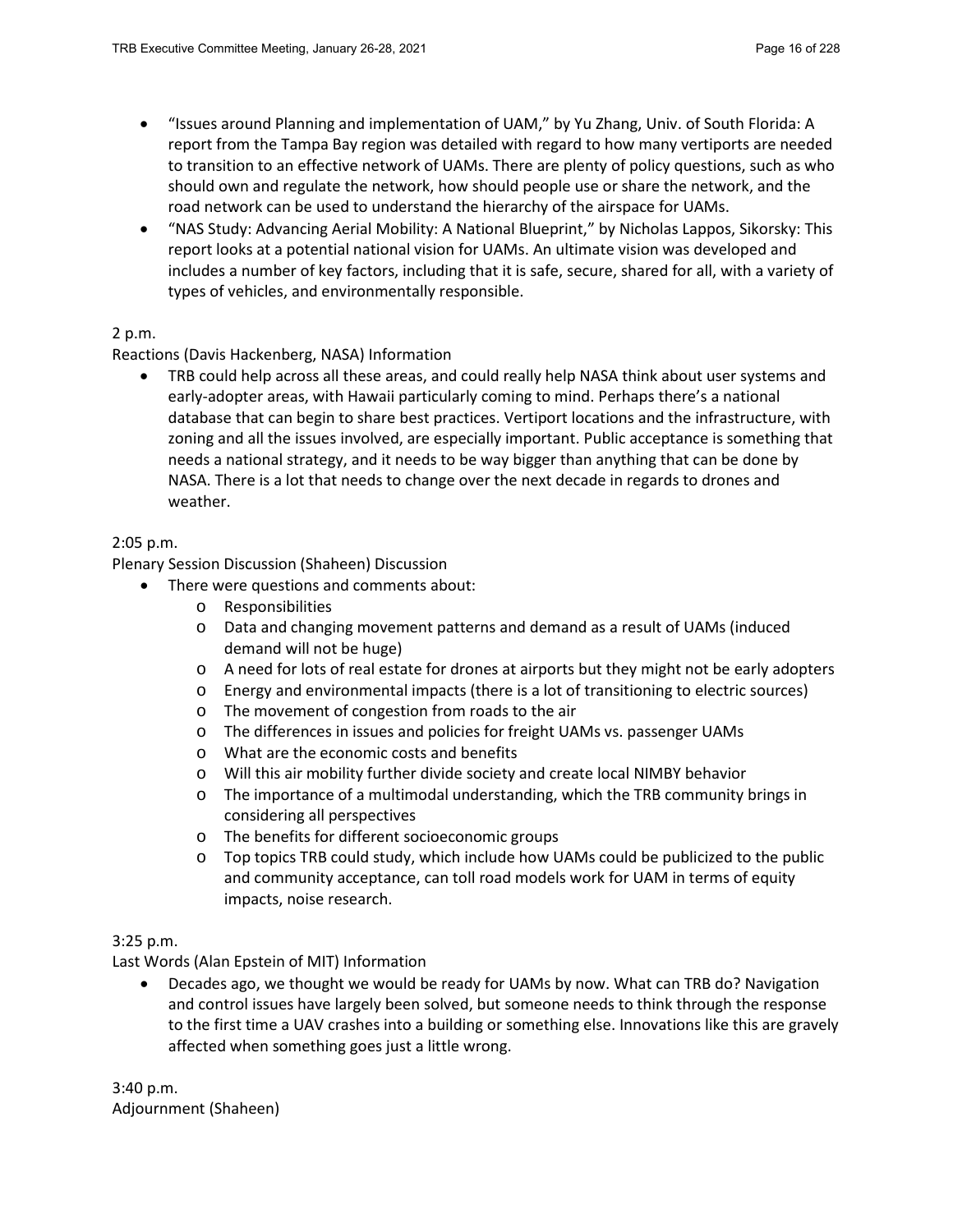## **August 19, 2020, Wednesday**

1 p.m.

Introduction (Braceras) Information

• We made the right decision to move these meetings back to August and hold them virtually.

## 1:07 p.m.

Rapid Fire Consent Agenda Item Presentations (Multiple) Information

- There is a lot of progress being made on the Technical Activities strategic realignment of the committee structure (Park/Brach).
- Virtual work has not affected CRP's production, and everything has transitioned well. There was an update on recent reports and new staff (Hedges).
- The Marine Board Spring Meeting transitioned rapidly to how COVID-19 was affecting the sector (Comstock/Brotemarkle).
- We want to continue meeting with partners internationally so we are aware what is happening in relation to COVID-19 and transportation throughout the world. Many key events have been postponed to next year, although TRB webinars are one way to have some of these conversations virtually without as much delay. There are many engagement activities still happening throughout 2020 (Ford).
- There is a new name as part of the strategic realignment; it is now titled the Young Members Coordinating Council. The group is working on lessons learned, how information is shared, mentoring programs, and communications with the key audiences who may be out there and interested in participating in the YMCC (Ivanov).
- The SPPR meeting was among the first to take place at the beginning of the pandemic (Turnbull).
- The 100<sup>th</sup> Centennial is November 11, 2020 and it continues despite the pandemic. TRB is trying to think of ways to make the planned event, panel discussion, and dinner in Washington D.C. and make them either virtual or postponed until next year. The "Your Future in Transportation" video is among the many products created as part of the Centennial and has been effective and is useful for attracting a viable transportation workforce (Houston).
- The Communications Strategic Plan is progressing well and there should be a document to share in the next several months. It incorporates many different elements from the NRC, OCCO, staff and volunteer feedback, and the newsletter audience survey conducted in March (Mackie).

# 1:48 p.m.

Approval of Consent Agenda (Braceras) Action

• The agenda was approved.

# 1:53 p.m.

Diversity, Equity, and Inclusion Update (Multiple) Information

- The many diversity activities ongoing and planned of the Inclusion and Diversity Committee were detailed. Resources and strategies for committees and panels were also listed (Lewis).
- The USDOT Accessibility Strategic Plan was detailed. It includes a \$5 million Inclusivity Design Challenge, nearly \$5 million to fund four new University Transportation Centers, among much else (Furchtgott-Roth).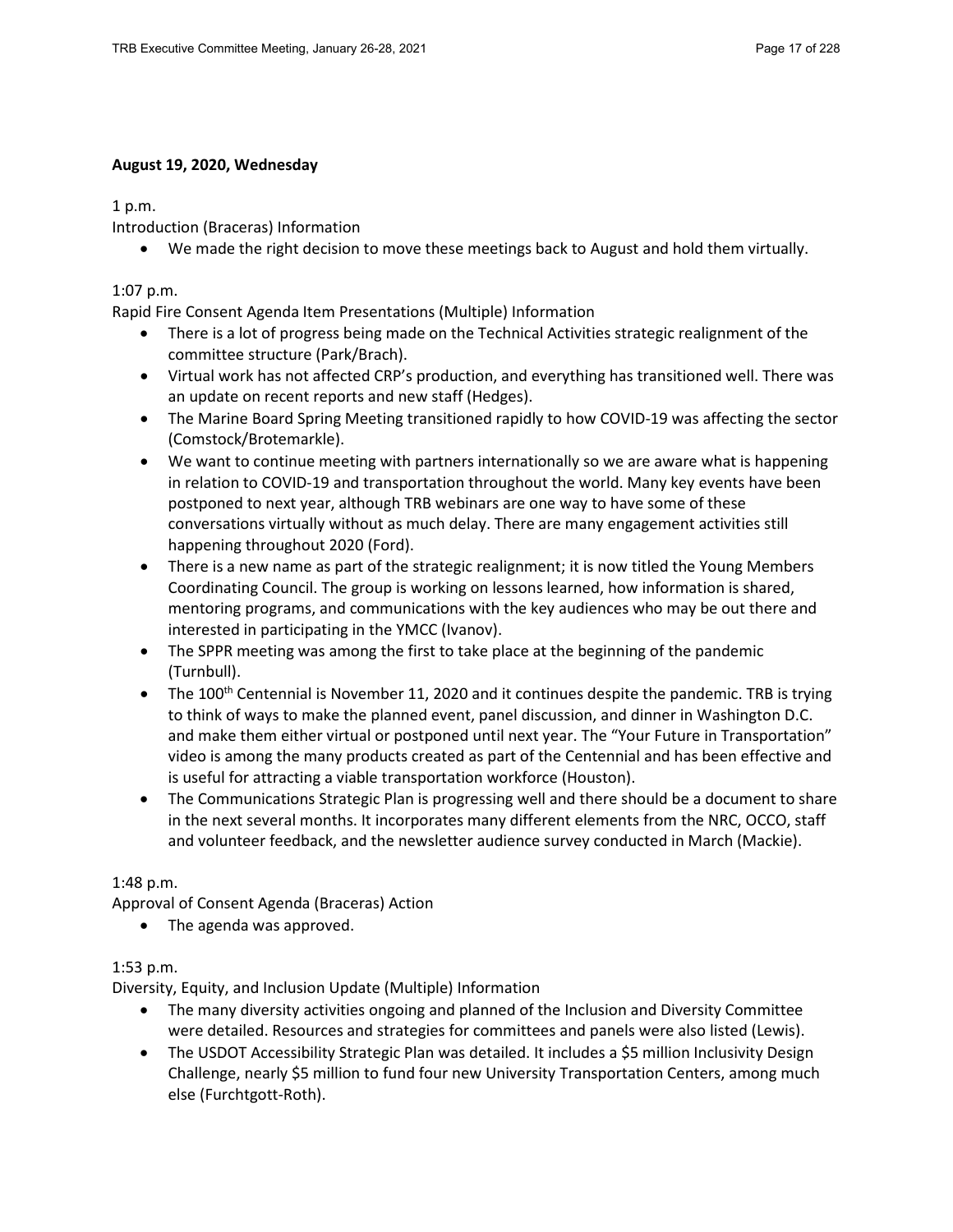- The TRB Minority Student Fellows Program went well in this past year, its  $11<sup>th</sup>$  year, with 25 students from 17 schools. This year we have the biggest diversity of majors ever. The 2021 TRBAM will have an opening meeting and work is ongoing to develop guidance for participation (Febey).
- The previous discussion on the Critical Issues Update on Equity and Research Issues on Equity was continued with a call for the transportation community to be part of the solution to society's challenges for addressing equity. Then there was a rundown of the issues that have been researched and the research needs (Pedersen/Godwin).

## 2:45 p.m.

Discuss Diversity, Equity, and Inclusion (All) Discussion

- Redlining has been a notable cause in spatial mismatch. Now gentrification is playing a new role in this trend.
- We need more research on linkage to affordable housing and job access.
- There are significant impacts with unsheltered encampments along transportation corridors and it seems to be growing rapidly during COVID-19.
- If DOE required some research to be partnerships between HBCU and other universities, would that work?
- There can be more analysis of the relationship between transportation pollution exposures (NOx, PM, ozone) and respiratory and other health issues too - especially near bus terminals, highways, ports, and airports.
- Would a focus on QOZ (qualified opportunity zones) help get dollars to needed areas or are there other better designations?
- The time of day of ridership is important to examine.
- There are psychological issues that could be examined, for example, "informal car sharing:" how could transit ever compete against a car that can be used by many members of extended families? There must be a formula to compare those kinds of customers against those who have transit passes.
- We could study the language around equity and how the transportation community can communicate more equitably and more welcomingly.
- We could look at equity issues in more holistic ways.

# 3:10 p.m.

Consensus and Advisory Studies (Menzies) Information/Discussion

- The study committees appear to be benefiting from short, virtual meetings. For CAAS, there are five studies nearing completion, three that are new, and one that is mid-stage. The self-initiated mobility study is winding down and we would like to consider a new one to start, possibly on the topic of post-COVID-19 travel behavior and decision-making in a time of uncertainty. Does this seem like a topic for a symposium and a study?
- There was enthusiastic support for this self-initiated study, including bringing in teleworking, shopping, recreational travel, real estate trends, freight movement, climate, health, funding, how people psychologically process information when times are so disruptive, and other factors.

#### 3:25 p.m.

Reflections on the Virtual Meeting Format (All) Discussion